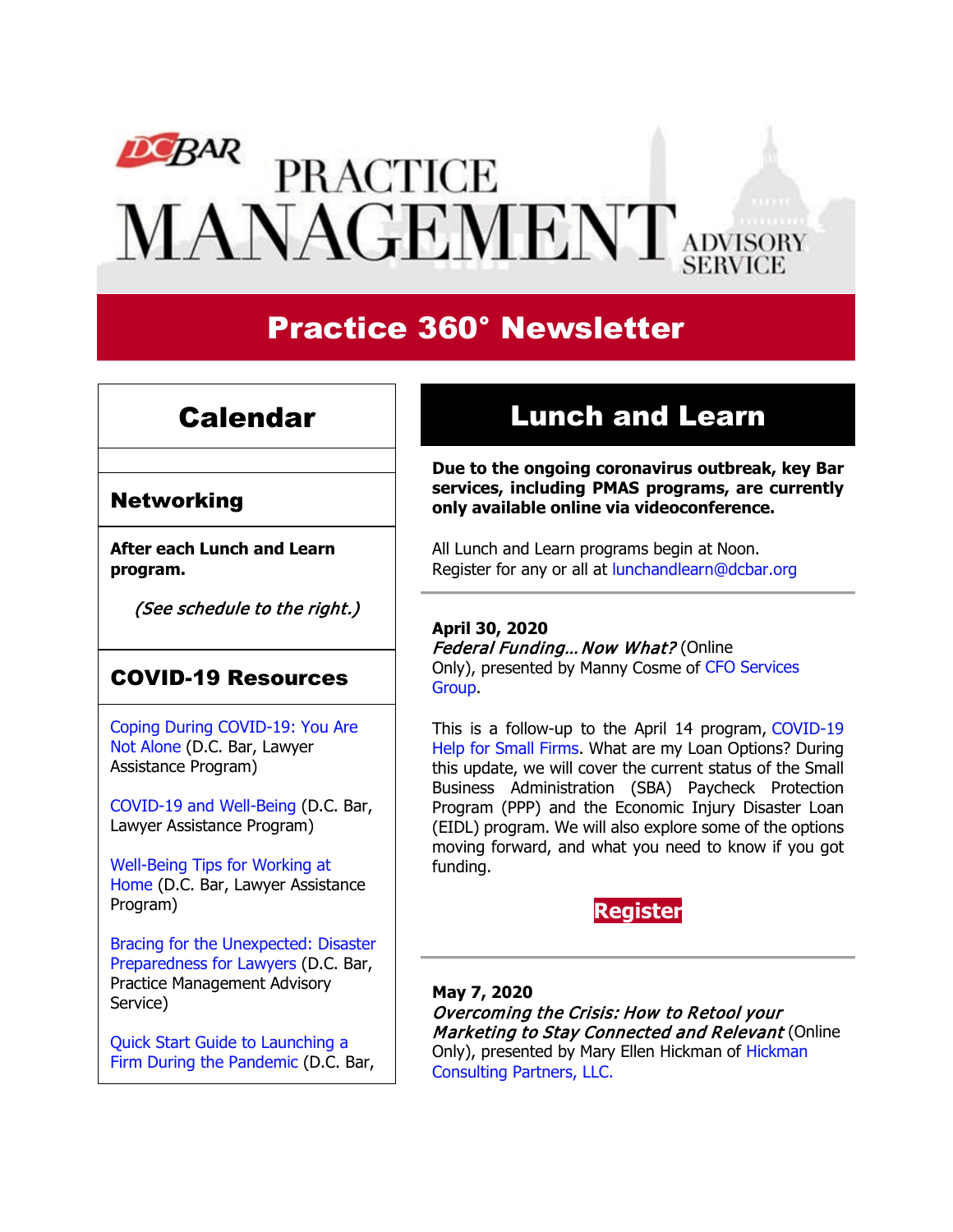Practice Management Advisory Service) -- Coming Soon!

[New Law Firm Quick Start](https://www.dcbar.org/bar-resources/practice-management-advisory-service/basic-training-supplement.cfm?utm_source=Real%20Magnet&utm_medium=INSERT_CHANNEL&utm_campaign=INSERT_LINK_ID)  [Technology Guide](https://www.dcbar.org/bar-resources/practice-management-advisory-service/basic-training-supplement.cfm?utm_source=Real%20Magnet&utm_medium=INSERT_CHANNEL&utm_campaign=INSERT_LINK_ID) (D.C. Bar, Practice Management Advisory Service) --Coming Soon!

[Working Remotely During the](https://www.dcbar.org/about-the-bar/news/working-remotely-during-the-pandemic.cfm?utm_source=Real%20Magnet&utm_medium=INSERT_CHANNEL&utm_campaign=INSERT_LINK_ID)  [Pandemic: A Guide to Bar Member](https://www.dcbar.org/about-the-bar/news/working-remotely-during-the-pandemic.cfm?utm_source=Real%20Magnet&utm_medium=INSERT_CHANNEL&utm_campaign=INSERT_LINK_ID)  [Benefits](https://www.dcbar.org/about-the-bar/news/working-remotely-during-the-pandemic.cfm?utm_source=Real%20Magnet&utm_medium=INSERT_CHANNEL&utm_campaign=INSERT_LINK_ID) (D.C. Bar, Practice Management Advisory Service)

[Legal Ethics in the Age of](https://www.dcbar.org/about-the-bar/news/Legal-Ethics-in-the-Age-of-the-Coronavirus.cfm?utm_source=Real%20Magnet&utm_medium=INSERT_CHANNEL&utm_campaign=INSERT_LINK_ID)  [Coronavirus](https://www.dcbar.org/about-the-bar/news/Legal-Ethics-in-the-Age-of-the-Coronavirus.cfm?utm_source=Real%20Magnet&utm_medium=INSERT_CHANNEL&utm_campaign=INSERT_LINK_ID) (D.C. Bar, Legal Ethics Program)

[Link to other D.C. Bar Covid-19](https://www.dcbar.org/bar-resources/COVID-19-Resources.cfm?utm_source=Real%20Magnet&utm_medium=INSERT_CHANNEL&utm_campaign=INSERT_LINK_ID)  **[Resources](https://www.dcbar.org/bar-resources/COVID-19-Resources.cfm?utm_source=Real%20Magnet&utm_medium=INSERT_CHANNEL&utm_campaign=INSERT_LINK_ID)** 

#### PMAS Events

**April 30** – Lunch and Learn, Federal Funding…Now What? **May 7** – Lunch and Learn, Overcoming the Crisis: How to Retool your Marketing to Stay Connected and Relevant **May 13** – Day 1 of Basic Training & Beyond **May 14** – Lunch and Learn, Affordable Tools, Tech and Talent to Run a Small Law Firm Remotely **May 20** – Day 2 of Basic Training & Beyond **May 21** – Lunch and Learn, From Client to Court: The Basics of Running a Small Firm in 2020 **May 28** – Lunch and Learn, Going Remore in the Legal Industry

### **Ethics**

New ethics guidance on **Mandatory Arbitration Provisions in Fee** 

It's a tough time for all. That said, countries, markets, and businesses have faced incredibly difficult circumstances before - and recovered. We'll discuss how to rethink and retool your marketing so that you can set your firm up to recapture business and even grow while staying connected and relevant in this time of remote work and social distancing.

### **[Register](https://join.dcbar.org/eWeb/DynamicPage.aspx?site=dcbar&webcode=EventInfo&Reg_evt_key=e633294d-bf44-4124-94b5-83b41159679a&RegPath=EventRegFees&FreeEvent=&Event=Lunch%20and%20Learn:%20Overcoming%20the%20Crisis:%20How%20to%20Retool%20your%20Marketing%20to%20Stay%20Connected%20and%20Relevant%20(Online%20Only)&FundraisingEvent=&evt_guest_limit=9999&utm_source=Real%20Magnet&utm_medium=INSERT_CHANNEL&utm_campaign=INSERT_LINK_ID)**

This program is sponsored by Zola Creative. Law Firm Client Generation and Website Design.

**May 14, 2020** Affordable Tools, Tech, and Talent to Run a Small Law Firm Remotely (Online Only), presented by Maddy Martin of [Smith.ai.](https://smith.ai/)

Participants will learn how to run a more productive, professional, and profitable law practice through smart integrations and automations. This program will touch on ways to improve everything from lead qualification to intake; new-client engagement; and case management using affordable software and services all without needing a computer science, marketing, or business degree.

Improve the efficiency and efficacy of your communications and operations, so you can spend more time lawyering (for the clients you most want to work with) and less time laboring.



#### **May 21, 2020** From Client to Court: The Basics of Running a Small Firm in 2020 (Online Only), presented by Ada Chan and Mark Rollins of the [Rollins and Chan Law Firm.](http://www.rollinsandchan.com/)

During this program we will focus on all the steps from marketing to bringing the client through the door and thereafter. We will provide a review of the technology you need to make your practice paperless.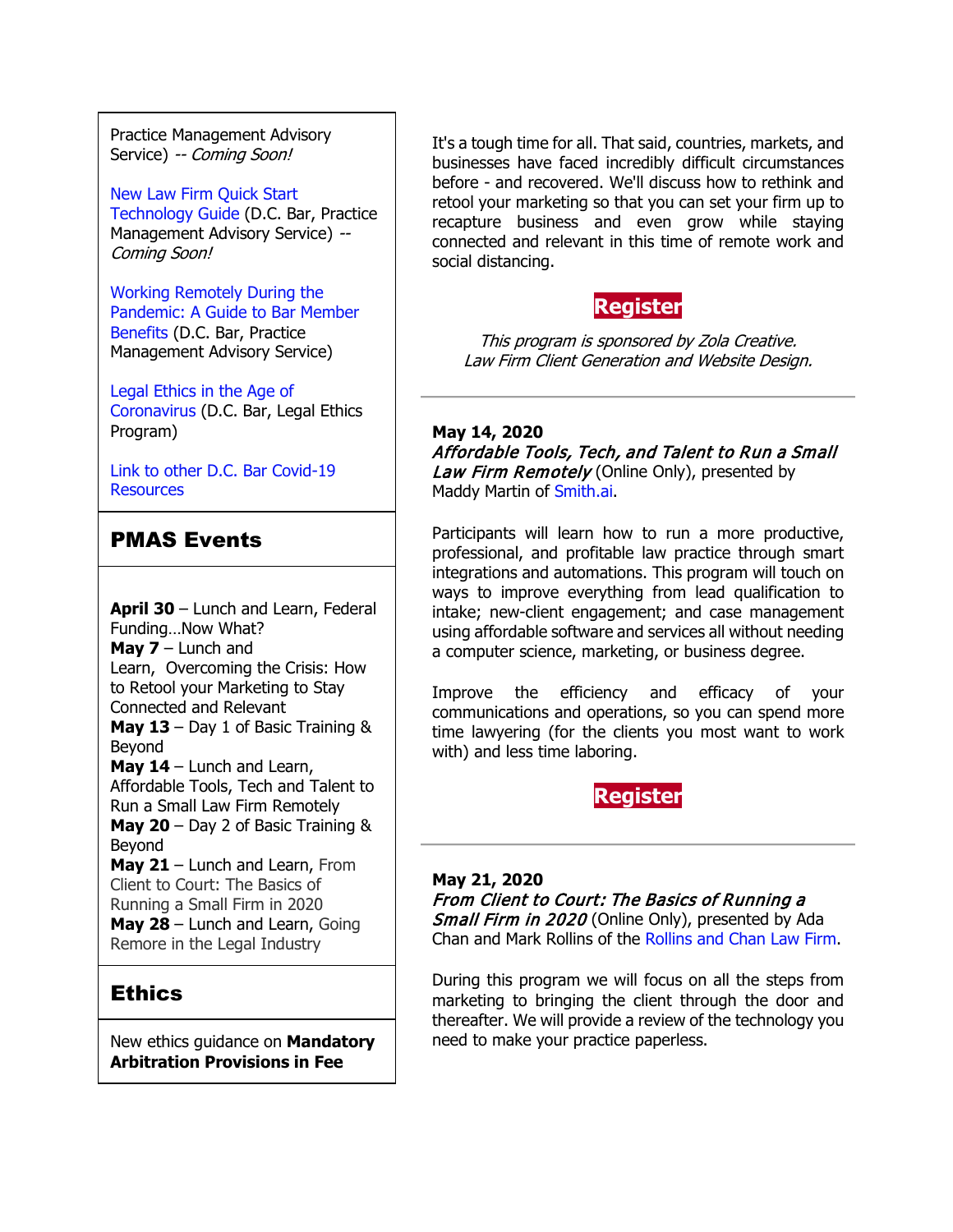**Agreements.** [Legal Ethics Opinion](https://www.dcbar.org/bar-resources/legal-ethics/opinions/Ethics-Opinion-376.cfm?utm_source=Real%20Magnet&utm_medium=INSERT_CHANNEL&utm_campaign=INSERT_LINK_ID)  [376](https://www.dcbar.org/bar-resources/legal-ethics/opinions/Ethics-Opinion-376.cfm?utm_source=Real%20Magnet&utm_medium=INSERT_CHANNEL&utm_campaign=INSERT_LINK_ID)

**What are the ethical implications of crowdfunding a legal representation?** Read [Legal Ethics](http://www.dcbar.org/bar-resources/legal-ethics/opinions/Ethics-Opinion-375.cfm?utm_source=Real%20Magnet&utm_medium=INSERT_CHANNEL&utm_campaign=INSERT_LINK_ID)  [Opinion 375](http://www.dcbar.org/bar-resources/legal-ethics/opinions/Ethics-Opinion-375.cfm?utm_source=Real%20Magnet&utm_medium=INSERT_CHANNEL&utm_campaign=INSERT_LINK_ID) for guidance.

**What are your obligations to a prospective client?** Read [Legal](http://www.dcbar.org/bar-resources/legal-ethics/opinions/Ethics-Opinion-374.cfm?utm_source=Real%20Magnet&utm_medium=INSERT_CHANNEL&utm_campaign=INSERT_LINK_ID)  [Ethics Opinion 374](http://www.dcbar.org/bar-resources/legal-ethics/opinions/Ethics-Opinion-374.cfm?utm_source=Real%20Magnet&utm_medium=INSERT_CHANNEL&utm_campaign=INSERT_LINK_ID) to find out.

**Have you read** the Legal Ethics Opinions on social media and lawyers? [Legal Ethics Opinion](http://www.dcbar.org/bar-resources/legal-ethics/opinions/Ethics-Opinion-370.cfm?utm_source=Real%20Magnet&utm_medium=INSERT_CHANNEL&utm_campaign=INSERT_LINK_ID) 370 [Legal Ethics Opinion](http://www.dcbar.org/bar-resources/legal-ethics/opinions/Ethics-Opinion-371.cfm?utm_source=Real%20Magnet&utm_medium=INSERT_CHANNEL&utm_campaign=INSERT_LINK_ID) 371

### Other Events

[Continuing Legal Education programs](https://join.dcbar.org/eweb/DynamicPage.aspx?Site=DCBar&WebKey=cbe606bc-88d4-4d37-872c-f48d412a59e5&evt_etc_key=7aaf572d-f662-422f-9fe7-0ae3f4b705be&utm_source=Real%20Magnet&utm_medium=INSERT_CHANNEL&utm_campaign=INSERT_LINK_ID)

[Communities Events](https://join.dcbar.org/eweb/DynamicPage.aspx?site=dcbar&webcode=EventList&utm_source=Real%20Magnet&utm_medium=INSERT_CHANNEL&utm_campaign=INSERT_LINK_ID)

[Pro Bono Center training programs](http://www.dcbar.org/pro-bono/resources-and-training/pro-bono-training.cfm?utm_source=Real%20Magnet&utm_medium=INSERT_CHANNEL&utm_campaign=INSERT_LINK_ID)

### **[Register](https://join.dcbar.org/eWeb/DynamicPage.aspx?site=dcbar&webcode=EventInfo&Reg_evt_key=d567298e-85bd-428d-96e0-1e5473edf522&RegPath=EventRegFees&FreeEvent=&Event=Lunch%20and%20Learn:%20From%20Client%20to%20Court:%20The%20Basics%20of%20Running%20a%20Small%20Firm%20in%202020%20(Online%20Only)&FundraisingEvent=&evt_guest_limit=9999&utm_source=Real%20Magnet&utm_medium=INSERT_CHANNEL&utm_campaign=INSERT_LINK_ID)**

**May 28, 2020** Going Remote in the Legal Industry (Online Only), presented by Julia Shapiro of [Hire an Esquire.](http://hireanesquire.com/)

This presentation will address remote work highlighting concerns unique to the legal industry. We'll cover topics ranging from technology and security to project management and the psychology of selecting and motivating your team while working remotely.

### **[Register](https://join.dcbar.org/eWeb/DynamicPage.aspx?site=dcbar&webcode=EventInfo&Reg_evt_key=b0e43332-ba2f-47e1-afb6-97458b0785cb&RegPath=EventRegFees&FreeEvent=&Event=Lunch%20and%20Learn:%20Going%20Remote%20in%20the%20Legal%20Industry%20(Online%20Only)&FundraisingEvent=&evt_guest_limit=9999&utm_source=Real%20Magnet&utm_medium=INSERT_CHANNEL&utm_campaign=INSERT_LINK_ID)**

The *Lunch and Learn Series* is [here.](http://www.mmsend31.com/link.cfm?r=zvkjaWqFFUTRz65Avl-Ftw%7E%7E&pe=uj3OQce67sAzal0I0cWC7TjhNwePVYVKzJMg2Js6AIsGNMVqBKo6FlxU1r4B9xoXUOyVF9B6Sl75zAYfEz30Xg%7E%7E&t=9q0Bx7QlIBCo1RGNX5Mg8A%7E%7E) New programs are added regularly. Recaps and materials from recent programs are [here.](https://www.dcbar.org/bar-resources/practice-management-advisory-service/lunch-series-past.cfm?utm_source=Real%20Magnet&utm_medium=INSERT_CHANNEL&utm_campaign=INSERT_LINK_ID) If you have an idea for a program, let us know at: [lunchandlearn@dcbar.org](mailto:lunchandlearn@dcbar.org)

If you missed Running on Empty: Burnout in the Legal Profession with Niki Irish; Clearing Clutter, Tuning in to Time, Space & Mind with Niki Irish & Tracy Huang; or Mary Ellen Hickman on Help, I Have No Time for Marketing, here are the recordings and [materials.](http://www.mmsend31.com/link.cfm?r=zvkjaWqFFUTRz65Avl-Ftw%7E%7E&pe=4mmxqJOvTKC2xyXj-atTVcA70zCTGMMU-jeeiyE3_LcUP1jcscAFhZabfUl8Xy4IIeUfSvOSbZDXV2AP0w6XEA%7E%7E&t=9q0Bx7QlIBCo1RGNX5Mg8A%7E%7E)

# Basic Training & Beyond

Our monthly [Basic Training & Beyond](http://www.dcbar.org/bar-resources/practice-management-advisory-service/basic-training.cfm?utm_source=Real%20Magnet&utm_medium=INSERT_CHANNEL&utm_campaign=INSERT_LINK_ID)**,** is set for May 13 and 20 at  $9:15$  a.m.  $-4:30$  p.m. We will meet by Zoom videoconference.

Register at [BasicTraining@dcbar.org](mailto:BasicTraining@dcbar.org?subject=Basic%20Training%20%26%20Beyond) 

This program has been presented 249 times for more than 3,500 lawyers over the last twelve years and many have launched and are operating small law firms. We keep in touch with many small firms and what we learn informs the content for this program.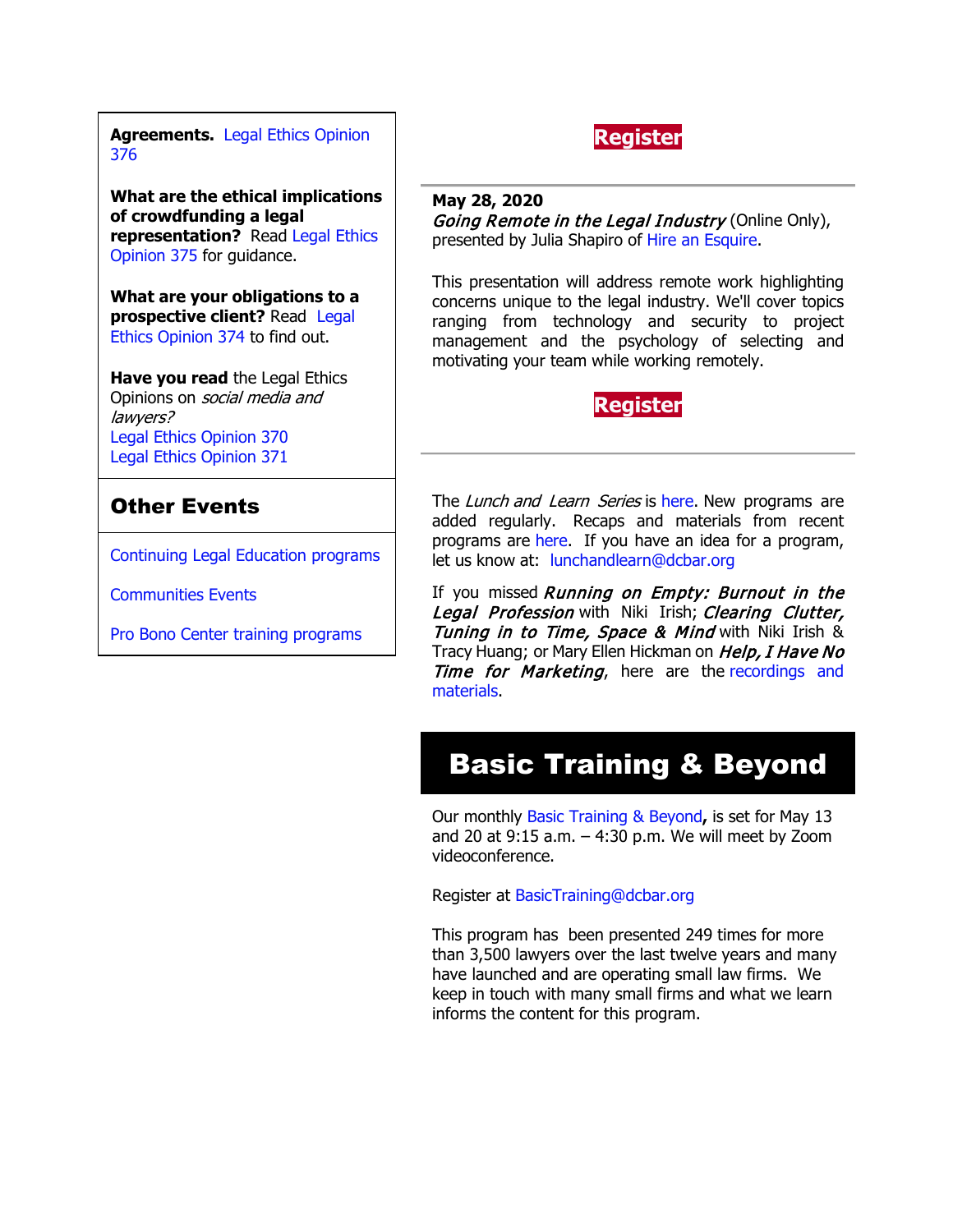# PMAS Links and Free Downloads

[Law Firm Management Assessment \(Self-Check\)](https://www.dcbar.org/bar-resources/practice-management-advisory-service/selfcheck.cfm?utm_source=Real%20Magnet&utm_medium=INSERT_CHANNEL&utm_campaign=INSERT_LINK_ID)

[Small firm legal trends and compensation reports](http://www.dcbar.org/bar-resources/practice-management-advisory-service/basic-training-supplement.cfm?utm_source=Real%20Magnet&utm_medium=INSERT_CHANNEL&utm_campaign=INSERT_LINK_ID)

[e-Manual for Basic Training & Beyond](http://www.dcbar.org/bar-resources/practice-management-advisory-service/upload/eManual-050316.pdf?utm_source=Real%20Magnet&utm_medium=INSERT_CHANNEL&utm_campaign=INSERT_LINK_ID)

[More PMAS programs](http://www.dcbar.org/bar-resources/practice-management-advisory-service/?utm_source=Real%20Magnet&utm_medium=INSERT_CHANNEL&utm_campaign=INSERT_LINK_ID)

### Beat your competition in the courtroom...

DC Bar members receive an exclusive discount on website and marketing services and in search results.

zolacreative

### From the Desks of Dan and Rochelle



It's always a good time to give your standard fee agreement template a review to make sure it is rule compliant and practical. The fee agreement is your plan for solving your client's problem and getting paid. It sets the time and space of your attorney-client agreement, so it's a risk management tool. In D.C., a lawyer needs to comply with Rule 1.5(b) even when representing a friend, family member, working pro bono or court-appointed.

Chris Hoge and I are again teaching the Bar's CLE  $-$  Fee Agreements in the District of Columbia: Ethics [& Practice Guide](https://join.dcbar.org/eweb/DynamicPage.aspx?site=dcbar&webcode=EventInfo&Reg_evt_key=41131c35-10ec-4723-a02a-8c7125f12be3&RegPath=EventRegFees&FreeEvent=&Event=Fee%20Agreements%20in%20the%20District%20of%20Columbia:%20Ethics%20and%20Practice%20Guide%202020%20*Class%20by%20Webinar*&FundraisingEvent=&evt_guest_limit=9999&utm_source=Real%20Magnet&utm_medium=INSERT_CHANNEL&utm_campaign=INSERT_LINK_ID) 2020 on May 5 from 10 a.m. to 1:15 p.m. Combined we bring over 80 years of practical experience to the subject of fee agreements. We cover the difference between the standard, task-based agreement and the *classic engagement retainer* which is still recognized in D.C. even though it is rarely used these days. Join us on May 5 and then reach out to me for a confidential review of your template.

--Dan